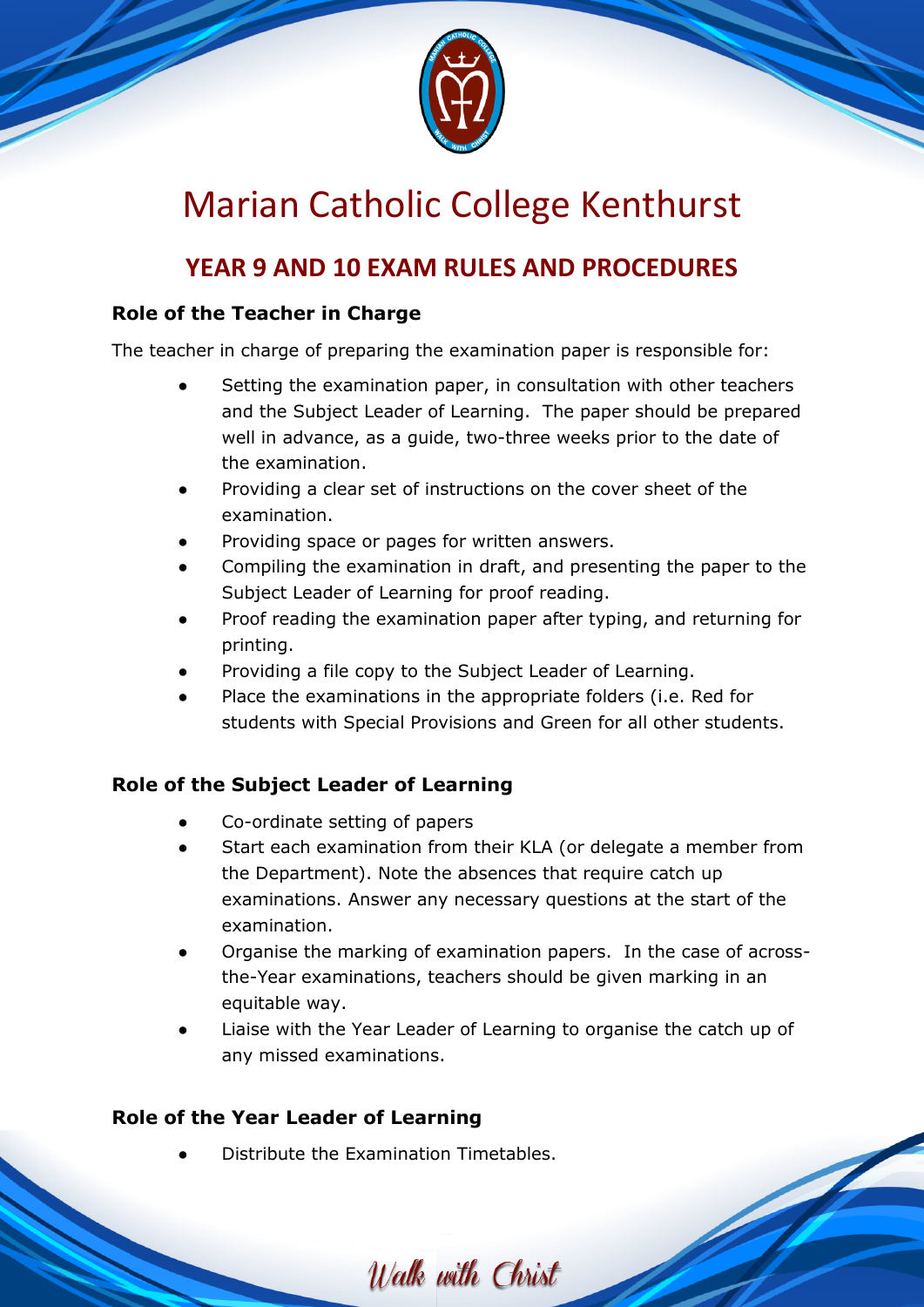Liaise with Subject Leaders of Learning and students to catch up on the missed examinations.

### **Role of the Administration Leader of Learning**

- Create the examination and supervision timetable.
- Book appropriate venues for the examinations.
- Roster a staff member to supervise catch up examinations.
- The examination room is set up including clocks, whiteboard and rubbish bin.

### **Role of the Supervising Teacher**

- Must be familiar with the Examination Rules
- Papers are to be collected from the strong room on the Supervision Roster as starting the examination.
- Examination Folder to be collect from Student Reception.
- Papers are to be distributed before the students enter the room.
- Students are to remain silent from the time they enter and may not carry pencil cases or any unnecessary items into the room. Calculators and their cases are admissible.
- Read through the instructions on the front page of the examination and ask students if they have any questions.
- Commence the examination
- Supervising teachers should write the starting and finishing times on the board.
- Two rolls will be marked for each paper. One for the Examination Folder, the other to be returned to the class teacher/s
- Collect papers for absent students, label their name on the paper and place these in the Examination Folder.
- Silence is to be maintained at all times.
- Prior to the start of the examination, a prayer will be said.
- There is to be no borrowing of equipment without the supervisor's permission.
- The examination paper has been thoroughly checked, therefore each question stands as written and there is to be no query concerning questions.
- Any enquiries are to be made by raising the hand and waiting for the supervisor to approach. No student is to leave her/his place.
- If a student wishes to leave the room a supervisor must accompany the student if there is more than one supervisor.

Walk with Christ

No student may leave early.